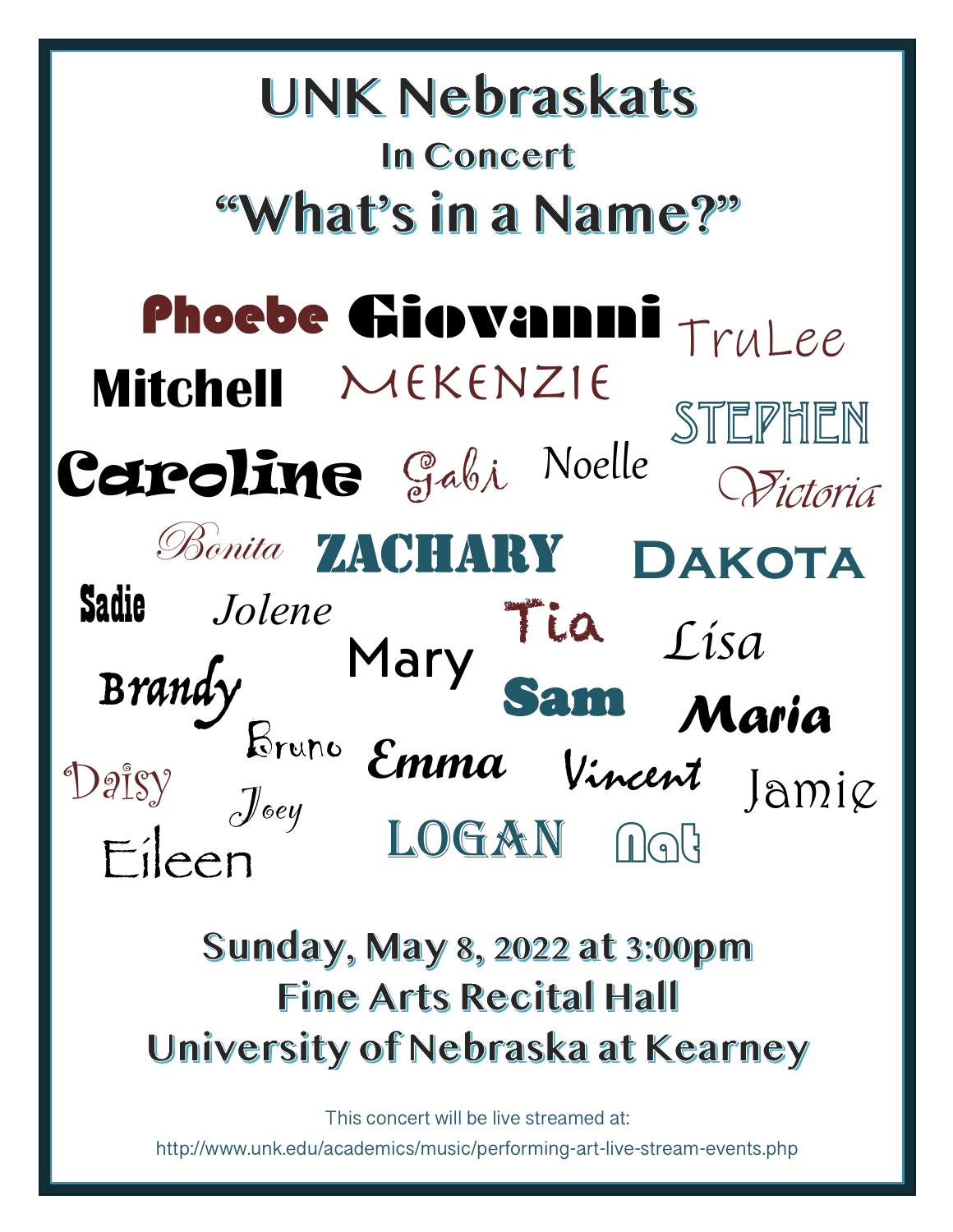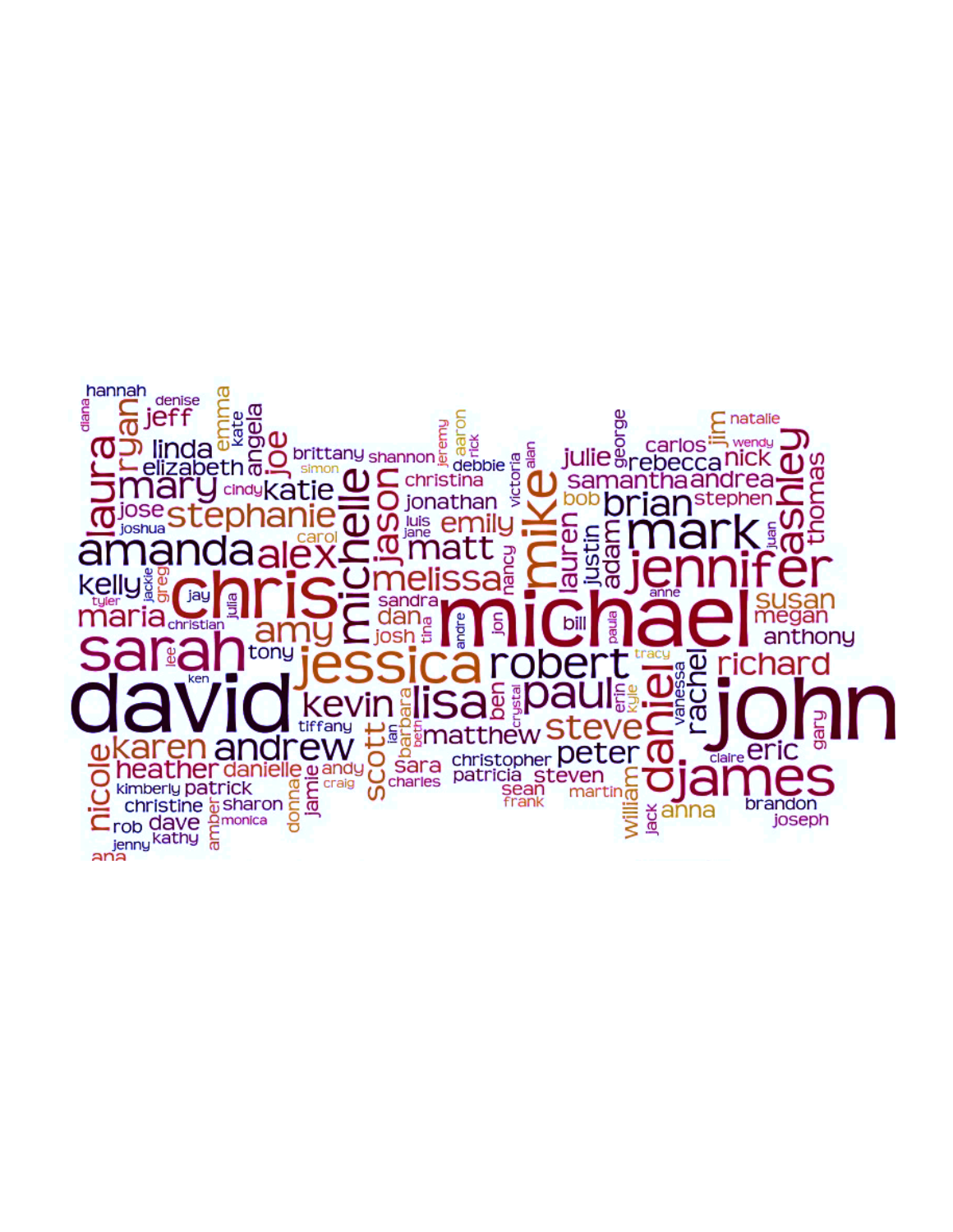## **Program**

| "Hello!"                       |                                                       | Words and Music by Trey Parker (b. 1969), Robert Lopez (b. 1975),                     |
|--------------------------------|-------------------------------------------------------|---------------------------------------------------------------------------------------|
| from The Book of Mormon (2011) |                                                       | and Matt Stone (b. 1971)                                                              |
|                                |                                                       | Vocal Arrangement by Stephen Oremus (b. 1971)                                         |
|                                | <b>UNK Nebraskats</b>                                 |                                                                                       |
|                                |                                                       | soloists: Logan Johansen, Stephen Johnson, Daisy Hawkins, Gabi Goeden, TruLee White,  |
|                                |                                                       | Zachary Allen, Victoria Nimneh, Tia Pritchard, Nat Morris, Dakota Empfield, Sam Heitz |
|                                | choreographer: Noelle N. Bohaty                       |                                                                                       |
| Sweet Caroline (1969)          |                                                       | Words and Music by Neil Diamond (b. 1941)                                             |
|                                |                                                       | Original Glee Arrangement (2010) by Adam Anders (b. 1975) and Tim Davis               |
|                                |                                                       | Adapted for Publication by Kirby Shaw (b. 1942)                                       |
|                                | <b>UNK Nebraskats</b>                                 |                                                                                       |
|                                | choreographer: Noelle N. Bohaty                       |                                                                                       |
| "Still Hurting"                |                                                       | Music and Lyrics by Jason Robert Brown (b. 1970)                                      |
|                                | from The Last Five Years (2002)                       |                                                                                       |
|                                | Gabi Goeden, Dakota Empfield                          |                                                                                       |
| The Ballad of Mona Lisa (2010) |                                                       | Words and Music by John Feldmann (b. 1967),                                           |
|                                |                                                       | Spencer Smith (b. 1987), Brendon Urie (b. 1987), and Brad Walker (b. 1969)            |
|                                | Victoria Nimneh, Dakota Empfield                      |                                                                                       |
| <i>Tin Man</i> (2016)          |                                                       | Words and Music by Jon Randall (b. 1969),                                             |
|                                |                                                       | Miranda Lambert(b. 1983), and Jack Ingram (b. 1970)                                   |
|                                | Zachary Allen, Dakota Empfield                        |                                                                                       |
| <i>I Got a Name</i> (1973)     |                                                       | Music by Charles Fox (b. 1940), Words by Norman Gimbel (1927-2018)                    |
|                                |                                                       | Arranged (2007) by Jay Althouse (b. 1951)                                             |
|                                | <b>UNK Nebraskats</b>                                 |                                                                                       |
|                                | soloists: Bonita Naughtin, Gabi Goeden, Tia Pritchard |                                                                                       |
|                                | choreographer: Noelle N. Bohaty                       |                                                                                       |
|                                |                                                       |                                                                                       |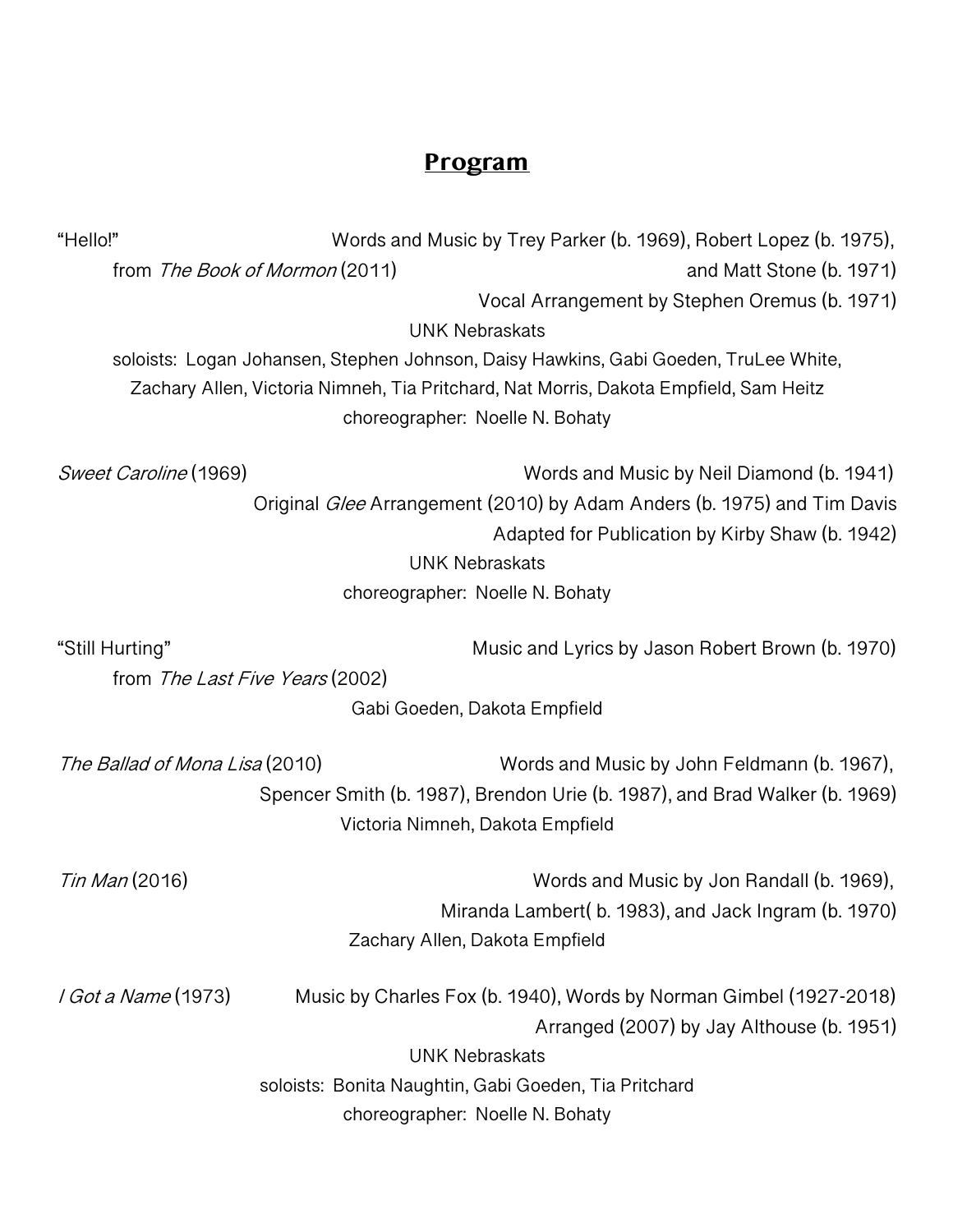| "They Call the Wind Maria"                                                                               | Music by Frederick Loewe (1901-1988)                                                                     |  |  |
|----------------------------------------------------------------------------------------------------------|----------------------------------------------------------------------------------------------------------|--|--|
| from <i>Paint Your Wagon</i> (1951)                                                                      | Lyrics by Alan Jay Lerner (1918-1986)                                                                    |  |  |
|                                                                                                          | Arranged (1989) by Mac Huff                                                                              |  |  |
| <b>UNK Nebraskats</b>                                                                                    |                                                                                                          |  |  |
| soloists: Nat Morris, Logan Johansen                                                                     |                                                                                                          |  |  |
| choreographers: Eileen Jahn, Noelle N. Bohaty, UNK Nebraskats                                            |                                                                                                          |  |  |
|                                                                                                          |                                                                                                          |  |  |
| <i>Jolene</i> (1973)                                                                                     | Words and Music by Dolly Parton (b. 1946)                                                                |  |  |
| Daisy Hawkins, Dakota Empfield                                                                           |                                                                                                          |  |  |
| <i>Vincent</i> (1971)                                                                                    | Words and Music by Don McLean (b. 1945)                                                                  |  |  |
| Phoebe Dunbar                                                                                            |                                                                                                          |  |  |
| "Maria"                                                                                                  | Music by Leonard Bernstein (1918-1990)                                                                   |  |  |
| from West Side Story (1957)                                                                              | Lyrics by Stephen Sondheim (1930-2021)                                                                   |  |  |
| Stephen Johnson, Dakota Empfield                                                                         |                                                                                                          |  |  |
|                                                                                                          |                                                                                                          |  |  |
| Brandy (You're a Fine Girl) (1971)                                                                       | Words and Musi by Elliot Lurie (b. 1948)                                                                 |  |  |
| <b>UNK Nebraskats</b>                                                                                    |                                                                                                          |  |  |
| soloists: Stephen Johnson, Phoebe Dunbar, Sam Heitz, Victoria Nimneh                                     |                                                                                                          |  |  |
| choreographer: Bonita Naughtin                                                                           |                                                                                                          |  |  |
| "We Don't Talk About Bruno"                                                                              | Music and Lyrics by Lin-Manuel Miranda (b. 1980)                                                         |  |  |
| from <i>Encanto</i> (2021)                                                                               | Arranged by Mark Brymer                                                                                  |  |  |
|                                                                                                          | <b>UNK Nebraskats</b>                                                                                    |  |  |
| soloists: TruLee White, Logan Johansen, Phoebe Dunbar, Stephen Johnson, Sam Heitz,                       |                                                                                                          |  |  |
| Zachary Allen, Nat Morris, Bonita Naughtin, Daisy Hawkins, Victoria Nimneh                               |                                                                                                          |  |  |
| choreographers: Victoria Nimneh, Sam Heitz, Angel Qualset                                                |                                                                                                          |  |  |
| Maybe Someday Maybe Someday (We'll Meet Again) (1983)                                                    |                                                                                                          |  |  |
|                                                                                                          | Music and Lyrics by Terre McPheeters (b. 1955)                                                           |  |  |
| *This song is sung at every home Nebraskats concert in honor and memory of all former Nebraskats members |                                                                                                          |  |  |
|                                                                                                          | and directors. All former Nebraskats are invited to join the current Nebraskats on stage for this song.* |  |  |
| Proud Mary (1968)                                                                                        | Words and Music by John Fogerty (b. 1945)                                                                |  |  |
|                                                                                                          | Arranged (2006) by Kirby Shaw (b. 1942)                                                                  |  |  |
| <b>UNK Nebraskats</b>                                                                                    |                                                                                                          |  |  |
| soloist: TruLee White                                                                                    |                                                                                                          |  |  |
| choreographer: Noelle N. Bohaty                                                                          |                                                                                                          |  |  |
|                                                                                                          |                                                                                                          |  |  |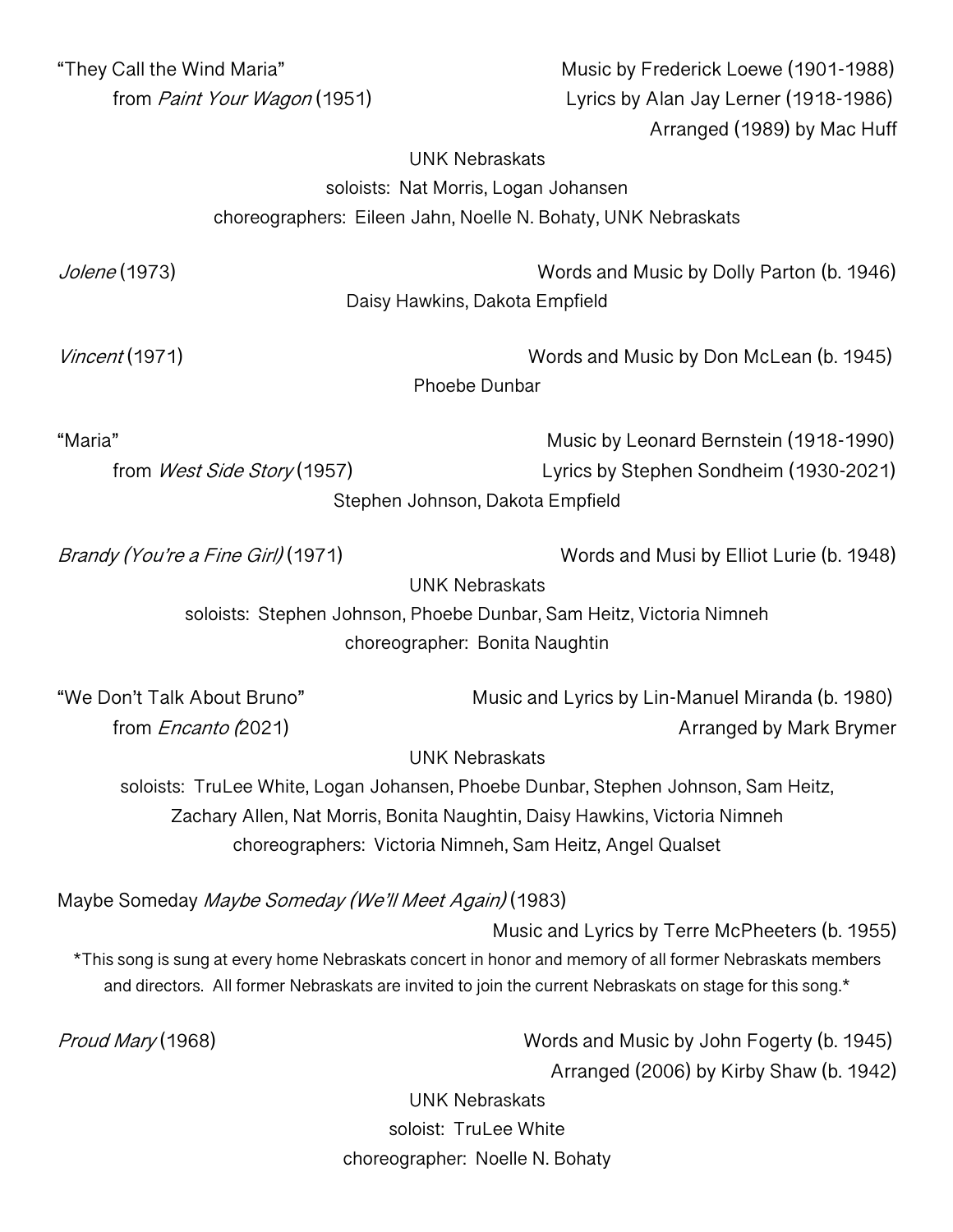#### **Singer-Dancers**

Zachary Allen, Falls City, Theatre with minors in Music and Dance, senior Phoebe Dunbar, Hastings, Wildlife Biology, senior Gabi Goeden, West Point, Secondary Education (Language Arts 7-12), junior Daisy Hawkins, Atwood, KS, Music Education, sophomore Sam Heitz, York, Music Education with a minor in Theatre, freshman Logan Johansen, Utica, Spanish Education, graduate student Stephen Johnson, Imperial, Music Business with minors in Sound Recording Technology and Dance, sophomore Nat Morris, North Platte, Music Performance (voice), freshman Bonita Naughtin, Sutherland, Health Sciences with a minor in Biology, sophomore Victoria Nimneh, Omaha, Music Education, sophomore Tia Pritchard, Sidney, Math Education 5-9, sophomore

TruLee White, Bayard, Musical Theatre Comprehensive, freshman

#### **Instrumentalists**

Dakota Empfield, piano, Scottsbluff, Music Performance (piano) with a minor in English, senior

Mekenzie Miller, trumpet, Hastings, Music Performance (trumpet) and Composition, freshman

#### **Other Personnel**

Eileen McDole Jahn, Director of Nebraskats, UNK Dept. of Music, Theatre, and Dance Noelle N. Bohaty, Choreographer, UNK Director of Dance, Associate Professor of Dance, Technique and Choreography

Giovanni Flores, Sound Production Coordinator, UNK Dept. of Music, Theatre, and Dance

Mitchell Lierman, Sound Production Assistant, West Point, Journalism and Theatre with a minor in Sound Recording Technology, junior

Joey Auch Moedy, Sound Production Assistant, Omaha, Psychology, freshman Sadie Uhing, Sound Production Assistant, Hartington, Music Education, junior Emma Jahn, Stage Manager, Kearney